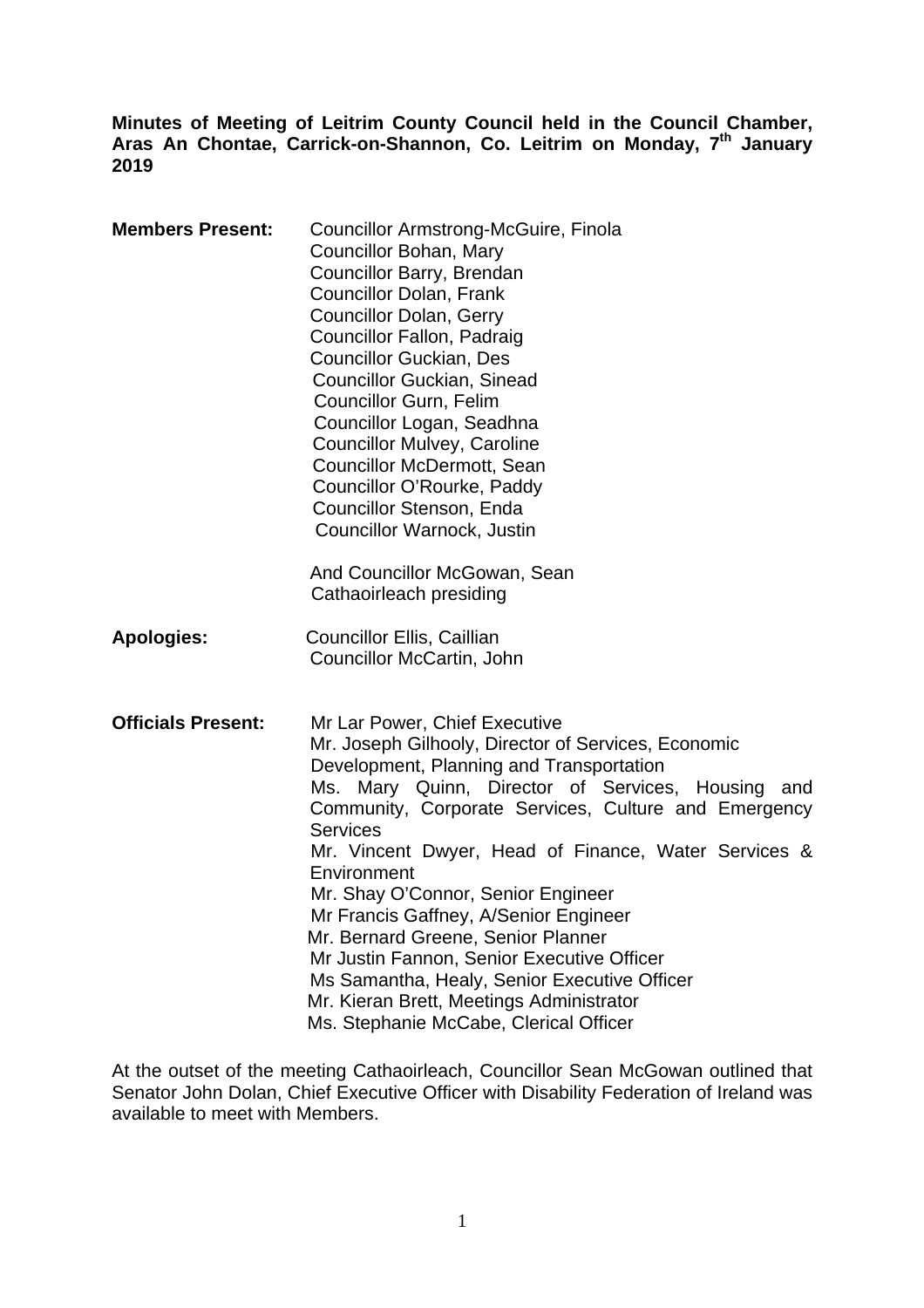**19/01** 

#### **07/01/2019 Deimhniu Miontuairisci**

#### **Proposed by Councillor Paddy O'Rourke Seconded by Councillor Enda Stenson and UNANIMOUSLY RESOLVED:**

"That the Minutes of Leitrim County Council Meeting held in the Council Chamber, Aras An Chontae, Carrick-on-Shannon, Co Leitrim on Monday, 5<sup>th</sup> November 2018 be adopted".

#### **Proposed by Councillor Paddy O'Rourke seconded by Councillor Des Guckian and UNANIMOUSLY RESOLVED:**

"That the Minutes of Budget Meeting of Leitrim County Council held in Aras an Chontae on Monday, 26<sup>th</sup> November, 2018 be adopted".

# **19/02**

#### **07/01/2019 To approve the Chief Executive' s Report**

#### **Proposed by Councillor Finola Armstrong Guire Seconded by Councillor Des Guckian and UNANIMOUSLY RESOLVED**

To approve the Chief Executive' s Report and Recommendation pursuant to Section 179 of the Planning & Development Acts 2000 - 2018 & Part 8 of the Planning & Development Regulations 2001 – 2018 to construct Hartley Cartown Sewerage Scheme comprising 2,540m, of gravity sewer, 1,680m of rising main and 3 no. pumping stations with associated site works in the townlands of Hartley, Cartown, Corhawnagh & Cloonsheerevagh, Carrick on Shannon, Co. Leitrim. The proposed works will be along local roads, L3400-0, L34001-0, L34011-0 & L7401-0.

The Report as circulated to the Members, appears as **Appendix 1** to the Minutes of this meeting in the Minute Book.

# **19/03**

#### **07/01/2019 Agreement with Roscommon County Council under Section 85 of the Local Government Act, 2001**

#### **Proposed by Councillor Finola Armstrong Guire Seconded by Councillor Enda Stenson and UNANIMOUSLY RESOLVED**

To consider resolution to enter into an agreement with Roscommon County Council under Section 85 of the Local Government Act, 2001 concerning the design, construct and completion of the Carrick on Shannon Flood Defence Scheme with Leitrim County Council being the administering authority.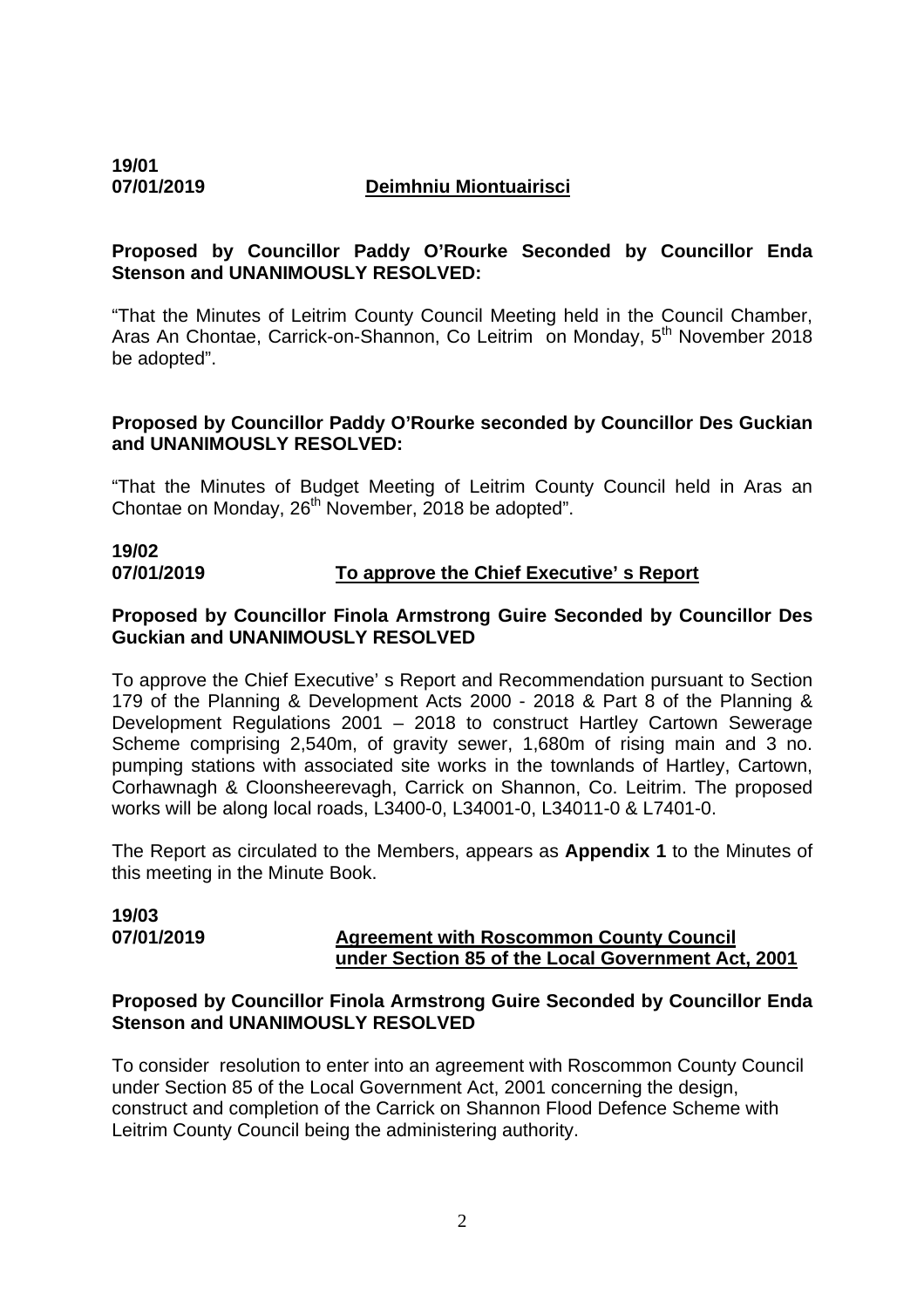The Report as circulated to the Members, appears as **Appendix 2** to the Minutes of this meeting in the Minute Book.

# **19/04 07/01/2019 To approve the establishment of the County Heritage Forum**

# **Proposed by Councillor Finola Armstrong Guire Seconded by Councillor Des Guckian and UNANIMOUSLY RESOLVED**

Councillor Sinead Guckian stated that the terms of reference didn't specify details in relation to the Chairperson of the Forum. She proposed that the Chairperson should be an elected member. Councillor Paddy O'Rourke seconded the proposal which was agreed.

# **19/05 07/01/2019 Progress report on the Council's Corporate Plan**

To receive progress report on the Council's Corporate Plan in accordance with Section 134 of the Local Government Act 2001 as amended.

The Report as circulated to the Members, appears as **Appendix 3** to the Minutes of this meeting in the Minute Book. The report was noted by Members.

#### **19/06 07/01/2019 Presentation from & David Minton & Denis Kelly, Northern Western Regional Assembly regarding draft Regional Spatial and Economic Strategy**

Cathaoirleach, Councillor Sean McGowan welcomed Mr. David Minton, Director and Mr. Denis Kelly, Senior Planner from the Northern and Western Regional Assembly

The presentation as circulated to the Members, appears as **Appendix 4** to the Minutes of this meeting in the Minute Book. The report was noted by Members.

Mr David Minton thanked Members for the invitation to present the draft strategy and advised that it will be on public display until  $8<sup>th</sup>$  February 2019.

Members highlighted various issues including planning for one off houses, broadband, foreign direct investment, infrastructure deficits, forestry, tourism and greenways.

# **Proposed by Councillor Mary Bohan seconded by Councillor Sinead Guckian and UNANIMOUSLY RESOLVED:**

"That Leitrim County Council make the following submission to the Regional Spatial and Economic Strategy "That all afforestation development i.e. planting and extraction be subject to planning and that the current Planning Acts be amended to incorporate this change."

Mr Joseph Gilhooly, Director of Services advised members that a workshop with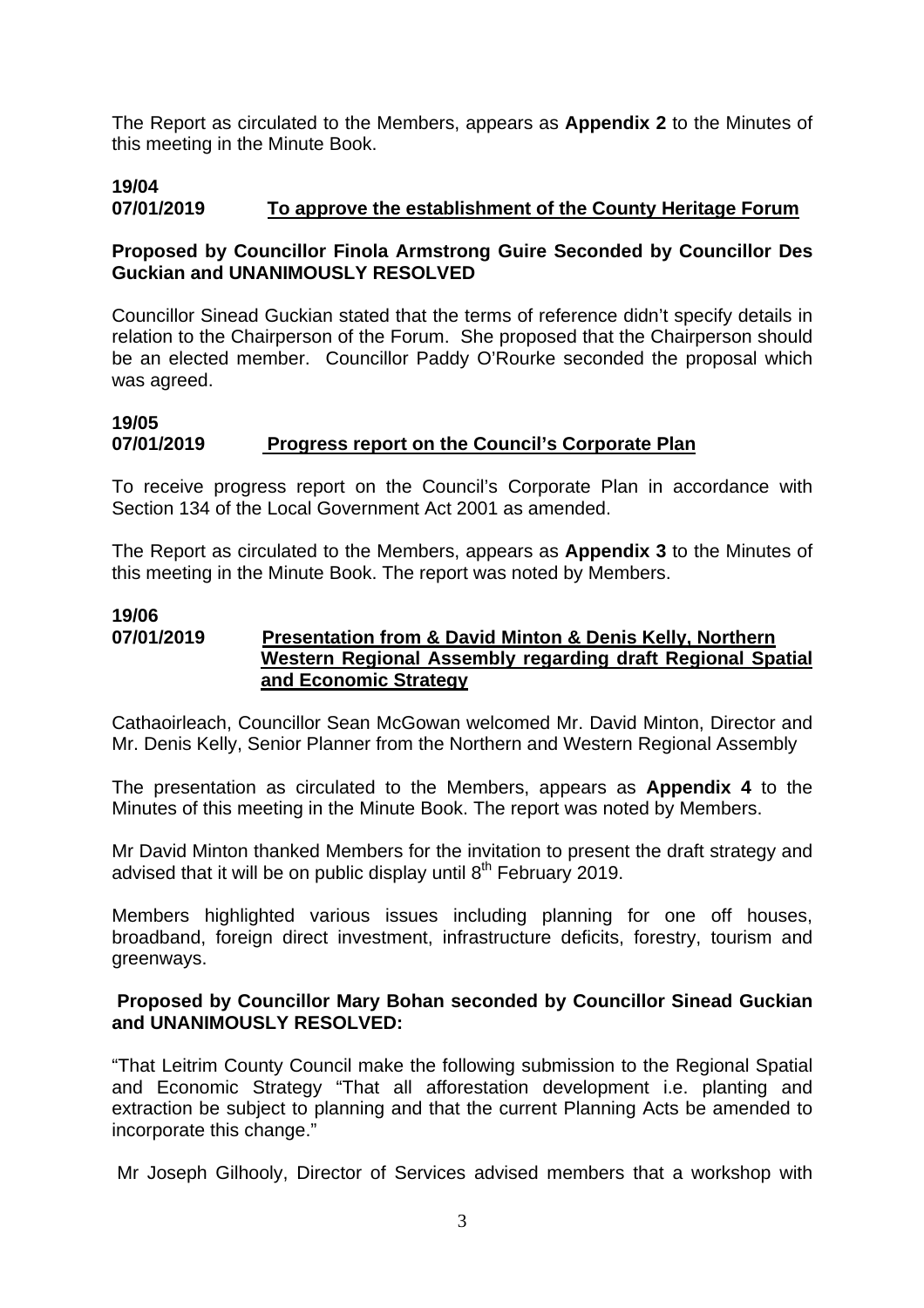members will be arranged for 28<sup>th</sup> January at 12 o'clock.

# **19/07**

# **07/01/2019 To approve revised Business Incentive Scheme**

# **Proposed by Councillor Sinead Guckian Seconded by Councillor Finola Armstrong McGuire and UNANIMOUSLY RESOLVED**

"That the Business Incentive Scheme be approved".

#### **19/08 07/01/2019 Rate Collection Report for 2018 and schedule of uncollected Rates**

To note Rate Collection Report for 2018 and schedule of uncollected Rates.

Mr. Vincent Dwyer, Head of Finance, Water Services & Environment advised that Report would be brought to the January Municipal District Meetings.

#### **19/09 07/01/2019 Monthly Management Reports by the Chief Executive**

To consider Monthly Management Reports by the Chief Executive for October and November 2018 in accordance with the provisions of Section 136(2) of the Local Government Act 2001 as inserted by Section 51 of the Local Government Reform Act 2014 (Reports previously circulated).

The Report as circulated to the Members, appears as **Appendix 5** to the Minutes of this meeting in the Minute Book.

This update was noted by Members.

#### **19/10 07/01/2019 Corporate Policy Group Report**

#### **Update from Strategic Policy Committee's**

# • **Housing Policy, Social & Cultural Development Strategic Policy Committee**

Councillor Gerry Dolan outlined that a meeting of the Housing Policy, Social & Cultural Development Strategic Policy Committee took place on Wednesday, 21<sup>st</sup> November 2018 and considered the following items:

- ¾ Presentation on Mortgage to Rent Scheme
- ¾ Update on Housing
- ¾ Update on Sports Strategy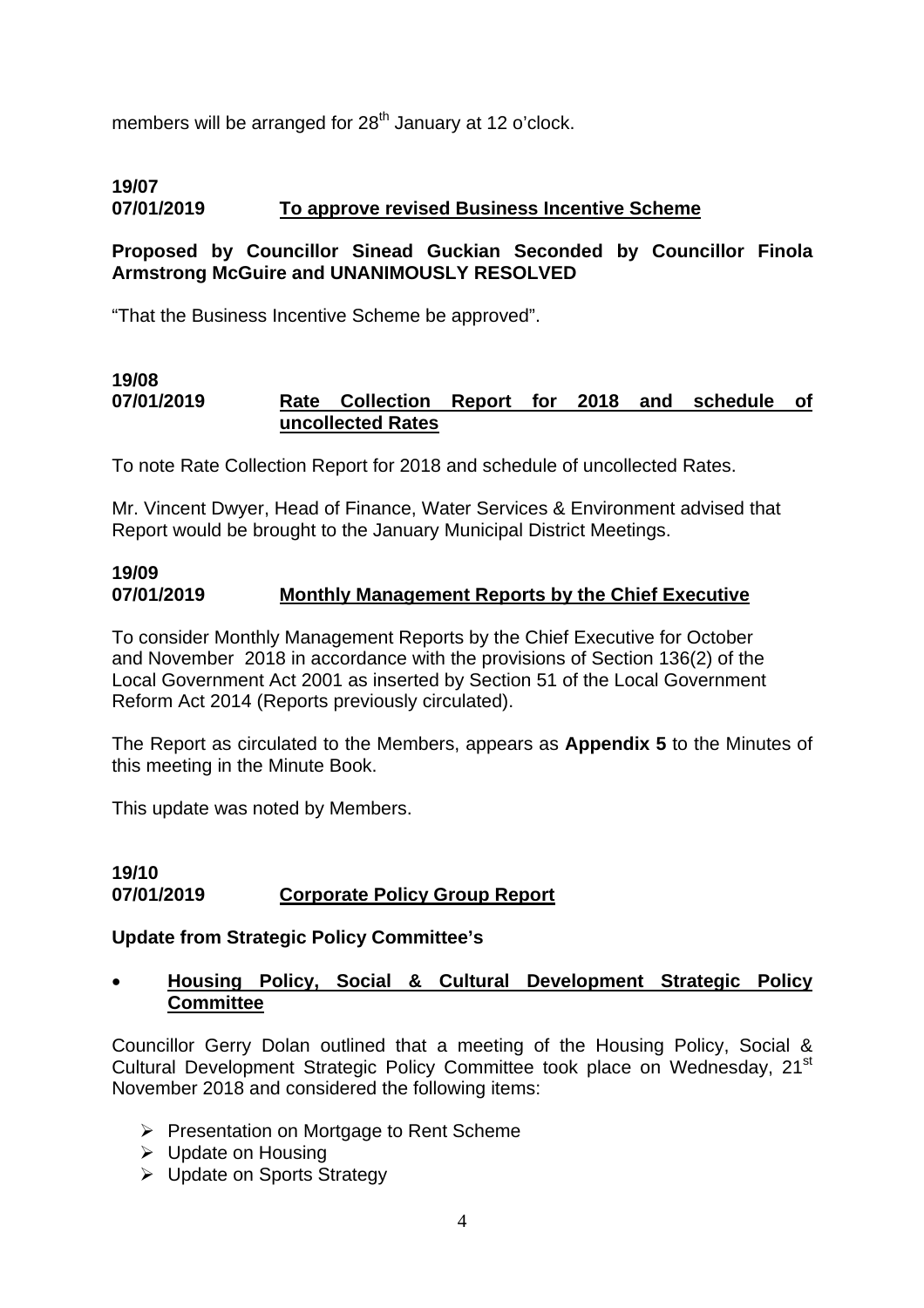#### • **Environmental, Transportation & Infrastructural Policy Strategic Policy Committee**

Councillor Sinead Guckian outlined that a meeting of the Environmental, Transportation & Infrastructural Strategic Policy Committee took place on Tuesday 4<sup>th</sup> December and considered the following items:

- ¾ Update LIS Schemes
- $\triangleright$  Local Link Presentation
- ¾ The Members received a presentation from Brendan McKenna, Senior Executive Engineer on the River Basin Management Plan 2018-2021 The Members received a presentation from Brendan McKenna, Senior Executive Engineer on *Catchment Flood Risk Assessment and Management (CFRAM)*
- ¾ The Members received a presentation from Vincent Dwyer, Head of Finance & Director of Services Water Services & Environment, on the status of the Climate Change Adaptation Plan

In relation to the Update on Local Improvement Schemes, a lengthy discussion took place with Members in relation to whether the scheme should remain closed and whether the 37 new applications received by the Council even though the Scheme was closed should be returned to the applicants and advised to reapply when the scheme officially reopens.

Councillor Padraig Fallon proposed that the scheme be reopened and the 37 applications received be added to the list of existing applicants. This was seconded by Councillor Brendan Barry.

Councillor Paddy O'Rourke proposed that a decision on the reopening of the scheme be deferred pending a meeting with Minister Ring. This was seconded by Enda Stenson.

Mr Kieran Brett, Meetings Administrator outlined that as there were two proposals a vote would be required and would have to be taken on the counter proposal first.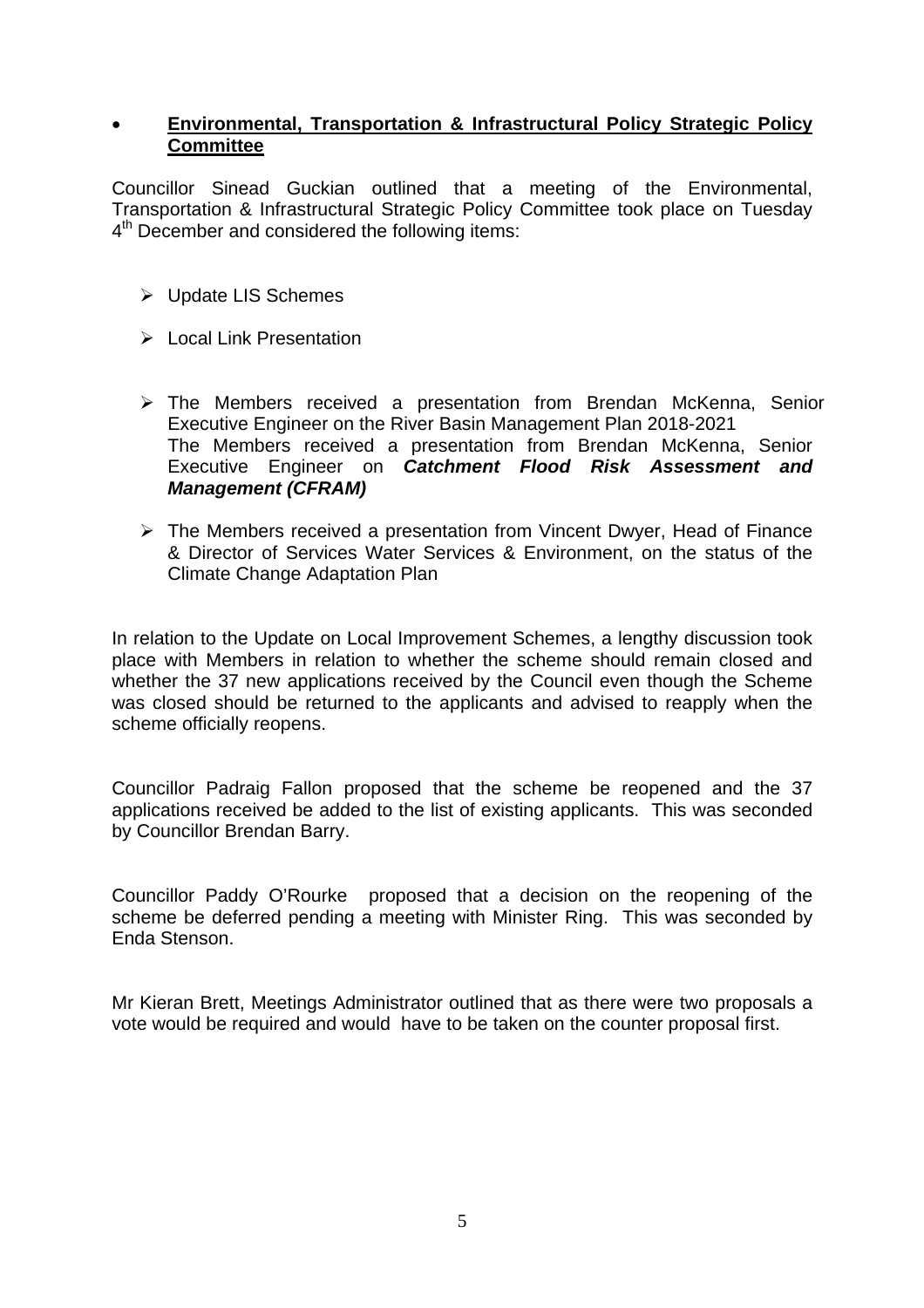The result of the poll taken was as follows:

| <b>FOR</b>                | <b>AGAINST</b>   | <b>Abstain</b> | <b>Absent</b>   |
|---------------------------|------------------|----------------|-----------------|
| Armstrong-McGuire, Finola | Barry, Brendan   |                |                 |
| Bohan, Mary               | Fallon, Padraig  |                | Ellis, Caillian |
| Dolan, Frank              | Mulvey, Caroline | Guckian, Des   |                 |
| Dolan, Gerry              | Logan, Seadhna   |                |                 |
| Guckian, Sinead           | Gurn, Felim      |                |                 |
| McDermott, Sean           |                  |                | McCartin, John  |
| McGowan, Sean             |                  |                |                 |
| O'Rourke, Paddy           |                  |                |                 |
| Warnock, Justin           |                  |                |                 |
| Stenson, Enda             |                  |                |                 |
| 10                        | 5                | 1              | $\mathbf 2$     |

Mr. Brett outlined that there were 10 votes in favour of the counter-proposal, 5 votes against and one abstained and 2 absent. He outlined that, accordingly, the counterproposal was carried and the original proposal defeated.

# • **Economic Development, Enterprise and Planning Strategic Policy Committee**

Councillor Sean McDermott outlined that a meeting of the Economic Development, Enterprise and Planning Strategic Policy Committee took place on Monday 10<sup>th</sup> December 2018 and considered the following items:

- $\triangleright$  Update on the Rates Incentive Scheme
- ¾ Presentation on the Economic Profile and Plan for County Leitrim
- ¾ Update on Broadband

Councillor Mary Bohan raised the issue of posters for the Local Elections. She said that she had been approached by Tidy Towns Committees who were seeking agreement from Members that no posters would be erected inside 30 mile speed limits. Councillor Mary Bohan also suggested that there should be no posters erected for Local Elections as across the county. As has applied in the Ballinamore Municipal District for many years.

No agreement was reached in relation to the issue and Councillor Mary Bohan requested that Members consider the matter further.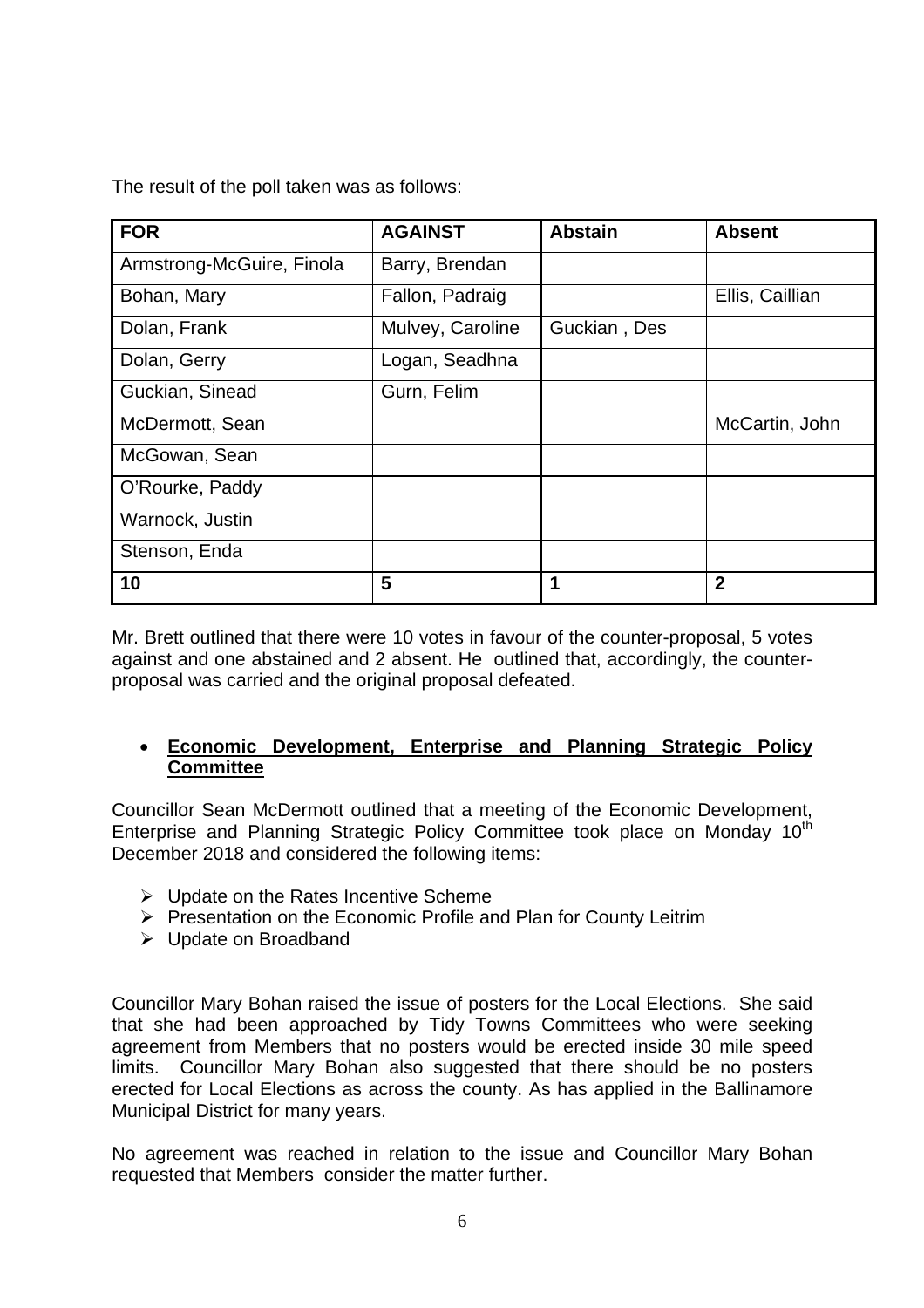It was agreed that STOP Suicide Group and Comhairle na nÓg will attend the March Council Meeting

# **19/11 07/01/2019 Conferences/Training**

#### **Proposed by Councillor Enda Stenson, seconded by Councillor Felim Gurn AND UNANIMOUSLY RESOLVED:**

"That the attendance of Cllr Sean McGowan at the Leitrim London Association Dinner Dance in London from 2<sup>nd</sup> March to 3<sup>rd</sup> March 2019 be approved".

"That the attendance of Cllr Sean McGowan at the St Patrick's Day Celebration in New York from 7<sup>th</sup> March to 18<sup>th</sup> March 2019 be approved".

# **19/12 07/01/2019 Meeting Correspondence**

- 1. Letter dated 31<sup>st</sup> October 2018 from RSA
- 2 Letter dated  $5<sup>th</sup>$  November 2018 from the Minister for Disabilities in regard to Universal Payments for people with Disabilities.
- 3. Letter dated  $6<sup>th</sup>$  November 2018 from the Office of the Minister for Housing, Planning and Local Government in regard to pilot project for zero discharge waste water treatment and disposal system.
- 4. Letter dated 15<sup>th</sup> November 2018 from the Head of Social Care, HSE in regard to request for an increase in funding for Home support services in Co Leitrim.
- 5. Resolution received on the 22<sup>nd</sup> November 2018 from Monaghan County Council in regard to Sale/Purchase of Part V Housing.
- 6. Letter dated 22<sup>nd</sup> November 2018 from the Office of the Minister for Health in regard to Screening Packages.
- 7. Letter dated 22<sup>nd</sup> November 2018 from the Office of the Taoiseach acknowledging receipt of Resolution from Leitrim County Council in regard to the Water Pollution Amendment Bill 2018.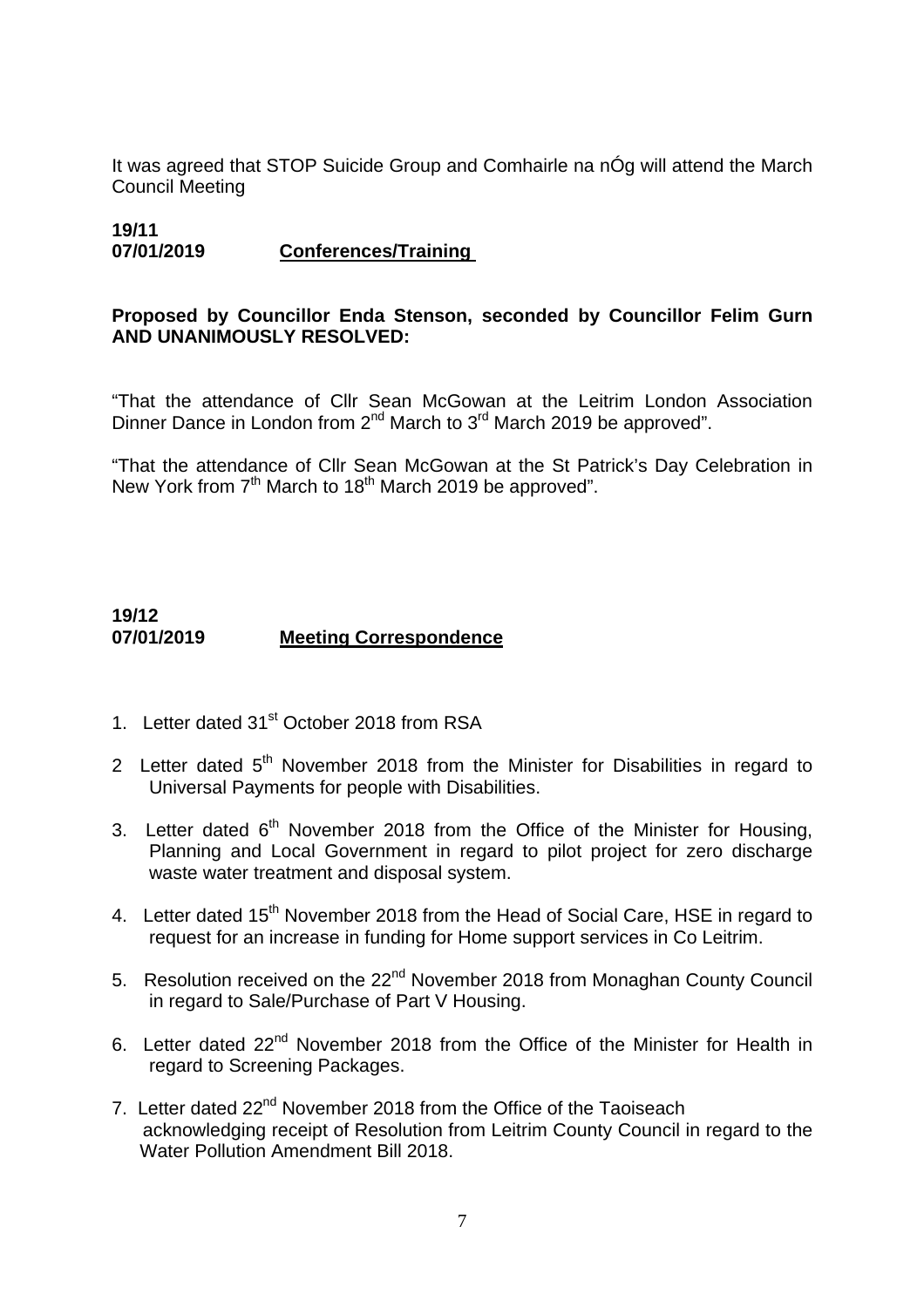- 7a. Letter dated 10<sup>th</sup> December 2018 from the Office of the Minister in regard to the Local Government Water Pollution Amendment Bill 2018.
- 7b. Letter dated  $10<sup>th</sup>$  December 2018 from the EPA regarding Resolution passed by the Members of Leitrim County Council in regard to revision of the 2009 Code of Practice: Wastewater Treatment and Disposal Systems Serving Single Houses.
- 8. Letter dated 22<sup>nd</sup> November 2018 from the Office of the Taoiseach in regard to provision of adequate funding for footpaths and public lighting.
- 9. Letter dated 29<sup>th</sup> November 2018 from the Office of the Minister for Foreign Affairs and Trade in regard to Livestock Exports.
- 10. Resolution passed by Donegal County Council in regard to having history as an optional subject in the Junior Certificate.
- 11. Letter dated December 2018 from the Office or the General Manager, HSE in regard to Home Care Support.
- 11a Letter from the Office of the Minister for Health dated 19<sup>th</sup> December 2018 in regard to funding for Home Care Support.
- 12 Letter dated 30<sup>th</sup> November 2018 from the Office of the Minister for Agriculture, Food and the Marine in regard to Livestock Exports post Brexit.
- 13. Letter dated  $5<sup>th</sup>$  December 2018 from the President of Ireland in relation to his reelection as President.
- 14. Resolution from Donegal County Council in regard to Support for the Irish Language Act in Northern Ireland.
- 15. Resolution from Monaghan County Council in regard to Medical Care Services.
- 16. Resolution from Kerry County Council in regard to helping undocumented in America becoming citizens.
- 17. Resolution from Roscommon County Council in regard to Home Help Hours and Home Care Packages.

 Councillor Mary Bohan supported the motion from Roscommon County Council in relation to Home Care Packages. Councillor Paddy O'Rourke requested that the Council again write to the HSE in relation to this as the response in his opinion was not adequate.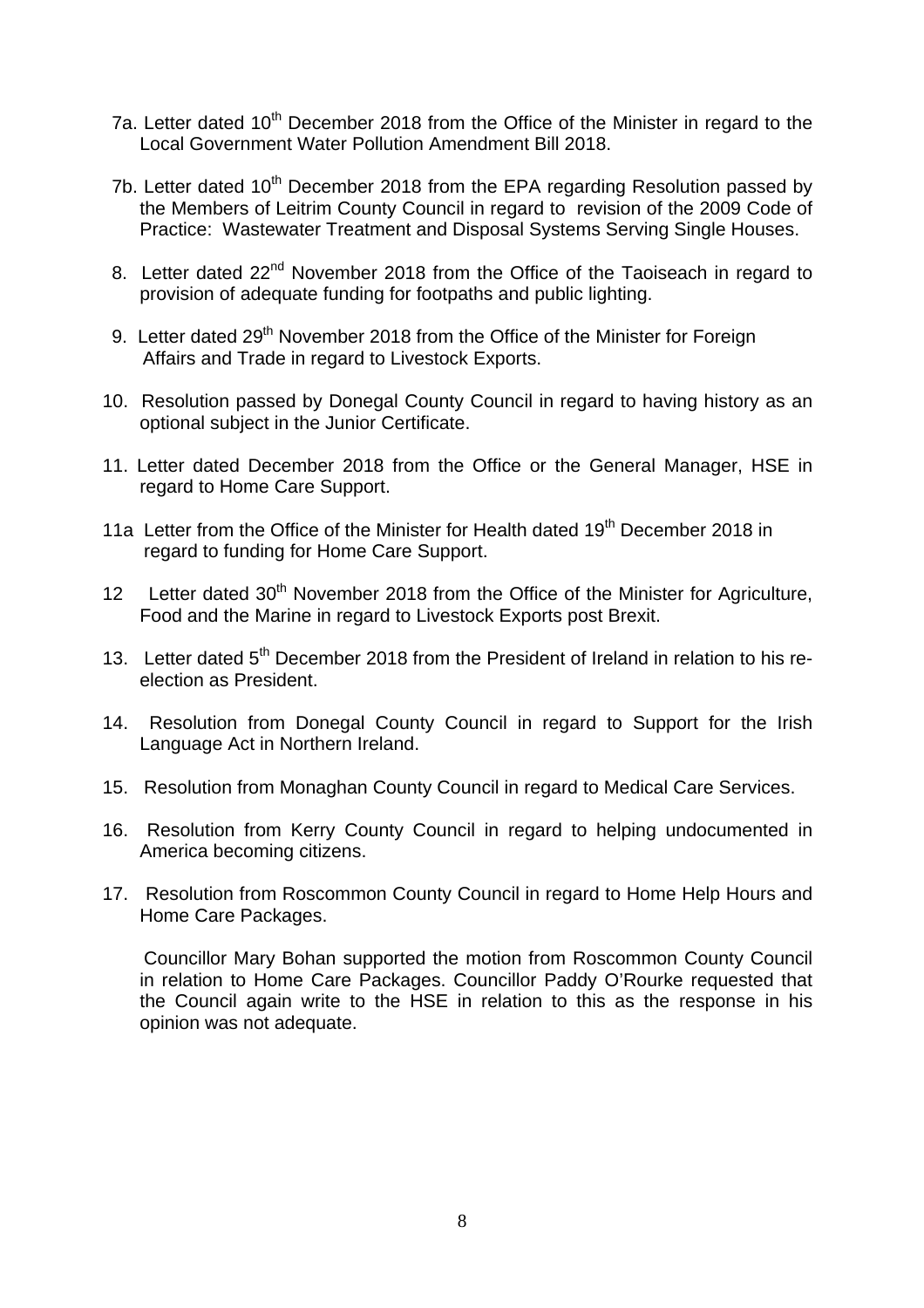# **19/13**

#### **07/01/2019 Votes of Sympathy**

The Members extended a vote of sympathy to the following:

- Annette Auhl, Boyle Road, Carrick-on-Shannon, Co. Roscommon on the death of Tony Keane.
- Paul Mulvey, Rathallen, Boyle, Co. Roscommon on the death of Kitty (Catherine) Duignan.
- Maura O'Rourke, Aughalough, Aughavas on the death of Charlie O'Rourke.
- Michael and Sheila McCabe, Corrawallen, Carrigallen, Co. Leitrim on the death of Jim McCabe.
- Paul and Imelda Prior, Drumderg, Ballinamore, Co. Leitrim on the death of Josephine Prior.
- Marion McCarthy and family, Keeldrin, Corawallen, Carrigallen, Co. Leitrim on the death of Charlie McCartin.
- Kathleen and Padraig Ellis, Treanmore, Mohill, Co. Leitrim on the death of Peggy Ellis.
- Niall McManus and the McManus family, Corrachuill, Drumshanbo, Co. Leitrim on the death of Chris McManus.
- Carmel and Helena, La Belle Fleur Florists, Drumshanbo, Co. Leitrim on the death of Helen O'Rourke.
- •

#### **Notice of Motions**

**19/14 07/01/2019 Brexit** 

#### **To consider the following Notice of Motion submitted by Councillor Des Guckian;**

"That, on the Brexit issue, Leitrim County Council urge our Irish government not to gang up with the other twenty six countries against our biggest trading partner, which is Britain."

#### **19/15 07/01/2019 National Office for Suicide Prevention**

#### **To consider the following Notice of Motion submitted by Councillor Padraig Fallon;**

"I propose that Leitrim County Council contact the Minister for Health, the HSE and the National Office for Suicide Prevention and ask what are their current practices, policies with regard to funding regional Suicide Prevention Groups as opposed to National Groups"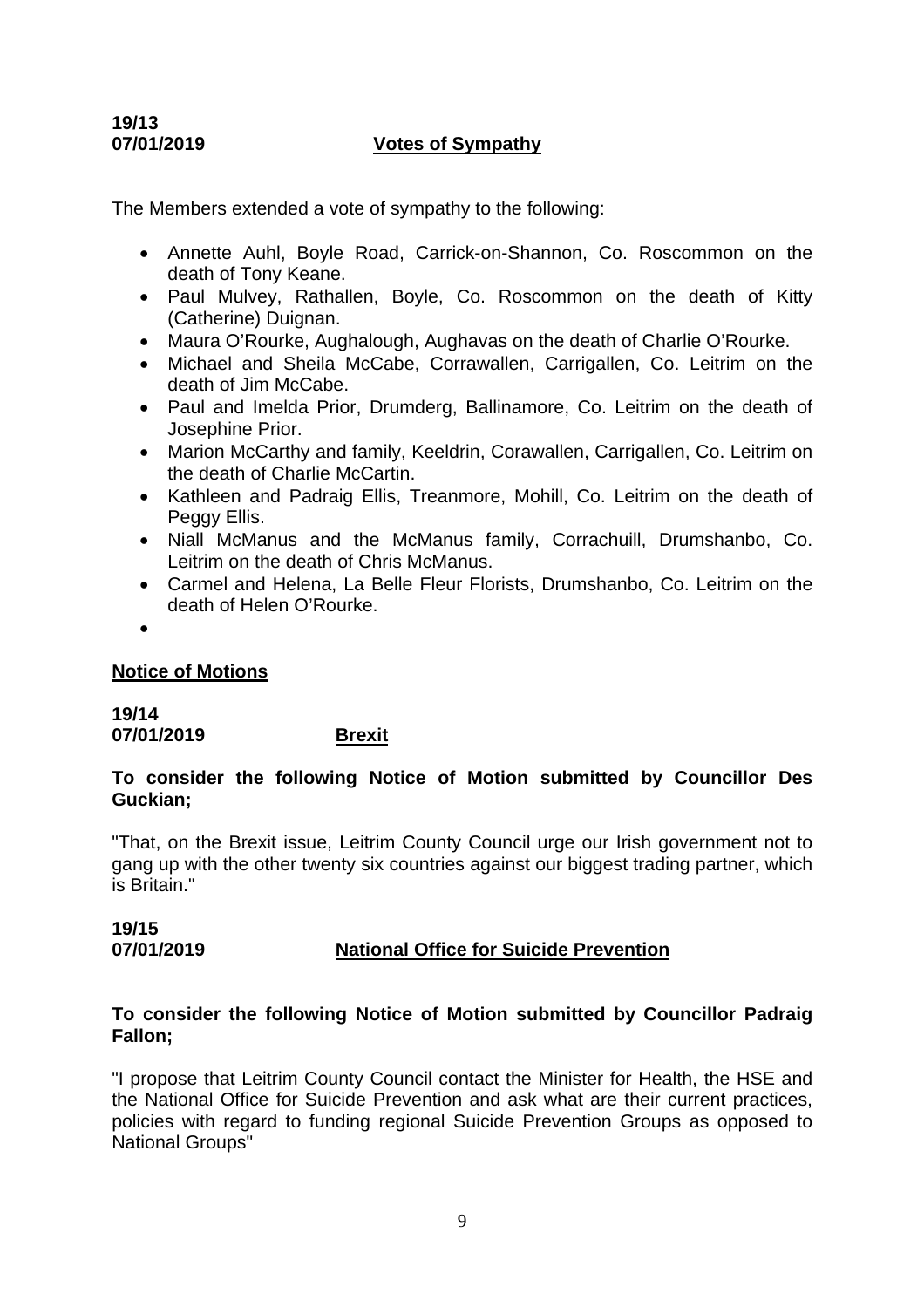#### **Proposed by Councillor Padraig Fallon, seconded by Councillor Mary Bohan AND UNANIMOUSLY RESOLVED:**

"That Leitrim County Council contact the Minister for Health, the HSE and the National Office for Suicide Prevention and ask what are their current practices, policies with regard to funding regional Suicide Prevention Groups as opposed to National Groups".

**19/16 07/01/2019 Road Traffic Legislation** 

#### **To consider the following Notice of Motion submitted by Councillor Seadhna Logan;**

"That Leitrim County Council would not support or promote any attempt by Minister Shane Ross in his attempts to further amend road traffic legislation with regard to penalties for non mandatory display of licences or a staggered system, as proposed for speeding. That we would write to his department and express our frustration and anger with his anti-rural, anti-driver agenda. Finally that we as a council acknowledge the ministers proposals are regressive and disproportionately impact rural Ireland."

#### **Proposed by Councillor Seadhna Logan seconded by Councillor Padraig Fallon AND UNANIMOUSLY RESOLVED:**

"That Leitrim County Council would not support or promote any attempt by Minister Shane Ross in his attempts to further amend road traffic legislation with regard to penalties for non mandatory display of licences or a staggered system, as proposed for speeding. That we would write to his department and express our frustration and anger with his anti-rural, anti-driver agenda. Finally that we as a council acknowledge the ministers proposals are regressive and disproportionately impact rural Ireland".

# **19/17 07/01/2019 Criminal Repeat Offenders**

#### **To consider the following Notice of Motion submitted by Councillor Justin Warnock;**

"I call on the support of Elected Members of Leitrim County Council to write to the Minister for Justice, Charlie Flanagan TD to demand, "that criminal repeat offenders do not get bail"."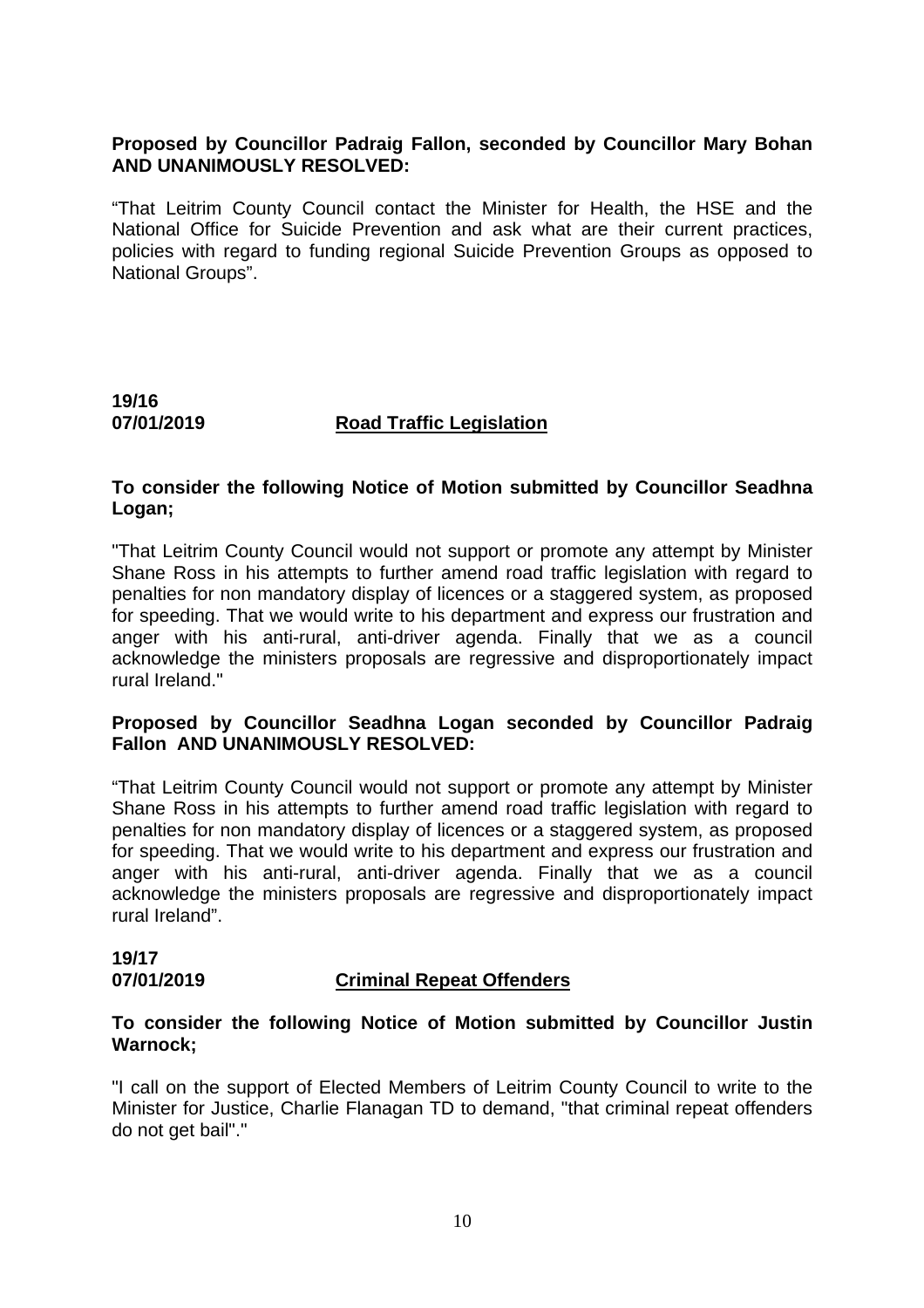#### **Proposed by Councillor Justin Warnock seconded by Councillor Sean McDermott AND UNANIMOUSLY RESOLVED:**

"That Leitrim County Council call on the support of Elected Members of Leitrim County Council to write to the Minister for Justice, Charlie Flanagan TD to demand, "that criminal repeat offenders do not get bail".

#### **19/18 07/01/2019 St. Patrick's Hospital**

#### **To consider the following Notice of Motion submitted by Councillor Enda Stenson;**

"I ask has any discussions taken place between HSE and Leitrim County Council regarding the development of the promised new build to St Patrick's Hospital."

#### **Report by Director of Services for Economic Development, Planning, Environment and Transportation.**

"The HSE will be contacted seeking an update for the Council."

Mr Bernard Greene, Senior Planner confirmed that the site at the back of the hospital is no longer suitable and the HSE are actively looking for an alternative site.

Councillor Enda Stenson requested that the Council contact the HSE again in relation to this matter.

# **19/19 07/01/2019 Irish Farmers and Businesses - Brexit**

#### **To consider the following Notice of Motion submitted by Councillor Brendan Barry;**

"I request that Leitrim County Council call on the Taoiseach Leo Varadkar, The Government and the EU Commission to allocate additional funding, resources and measures to help Irish Farmers and Businesses to cope with the increased costs, volatility, uncertainty and difficulties as a result of Brexit."

#### **Proposed by Councillor Brendan Barry seconded by Councillor Justin Warnock AND UNANIMOUSLY RESOLVED:**

"That Leitrim County Council call on the Taoiseach Leo Varadkar, The Government and the EU Commission to allocate additional funding, resources and measures to help Irish Farmers and Businesses to cope with the increased costs, volatility, uncertainty and difficulties as a result of Brexit.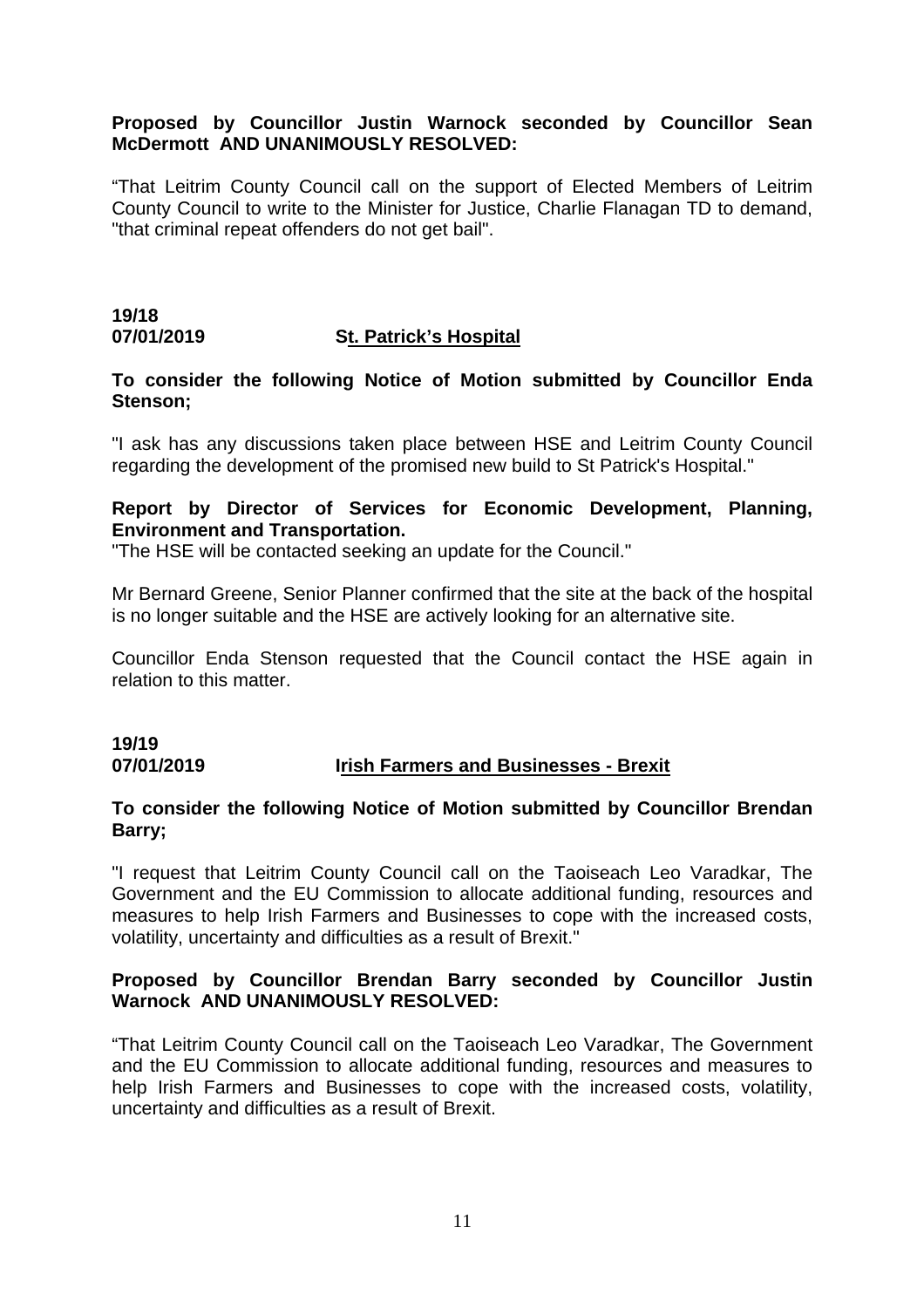# **19/20 07/01/2019 A.I.B.P Group**

# **To consider the following Notice of Motion submitted by Councillor Sean McGowan;**

"I ask the Chief Executive to make contact with the Management of A.I.B.P. group of companies to find out what plans they have in mind if any, in relation to the former meat plant in Dromod."

# **Report by Director of Services for Economic Development, Planning, Environment and Transportation.**

"It is planned that early in 2019 the project development officer within the economic development section of Leitrim County Council will meet the Dromod Development Association to assist in the development of village priorities for Dromod. The priorities and the follow on key actions identified will, without doubt, include the former meat plant site."

Councillor Des Guckian supported this motion however stated that the reply does not address what AIPB intend to do with the site.

# **19/21 07/01/2019 Forestry/CIS Scheme**

# **To consider the following Notice of Motion submitted by Councillor Caroline Mulvey;**

"I request support from Leitrim County Council to make it compulsory for forestry land owners especially state owned, to contribute towards CIS schemes once a clear felling licence is applied for."

# **Report by Director of Services for Economic Development, Planning, Environment and Transportation.**

"It is not compulsory at present for a forestry company/land owner to contribute to a CIS when a felling license is applied for. In some instances road improvement works are not necessary for forestry activities. Leitrim County Council cannot force forestry companies to avail of the CIS scheme as this is voluntary and in general we do find good co-operation where CIS schemes are available. Funding Approval for Community Involvement Schemes was received in 2018 for both 2018 and 2019. Following Funding Approval, Leitrim County Council advertised the Community Involvement Scheme Programme and applicants interested in applying to have their road upgraded under the CIS Programme were invited to apply for this Scheme. Where roads serving Forestry are included for upgrade under this Scheme, the relevant Forestry Company were approached and were requested to make a local contribution towards the cost of the roads upgrade. In 2018, a total of 15 CIS Schemes were completed in County Leitrim and of these 15 Schemes, a total of 6 Schemes involved roads serving Forestries and in all 6 of these cases, the Local Contribution was either paid in full or in part by the relevant Forestry Company.

The Community Involvement Scheme Programme will continue in 2019 and again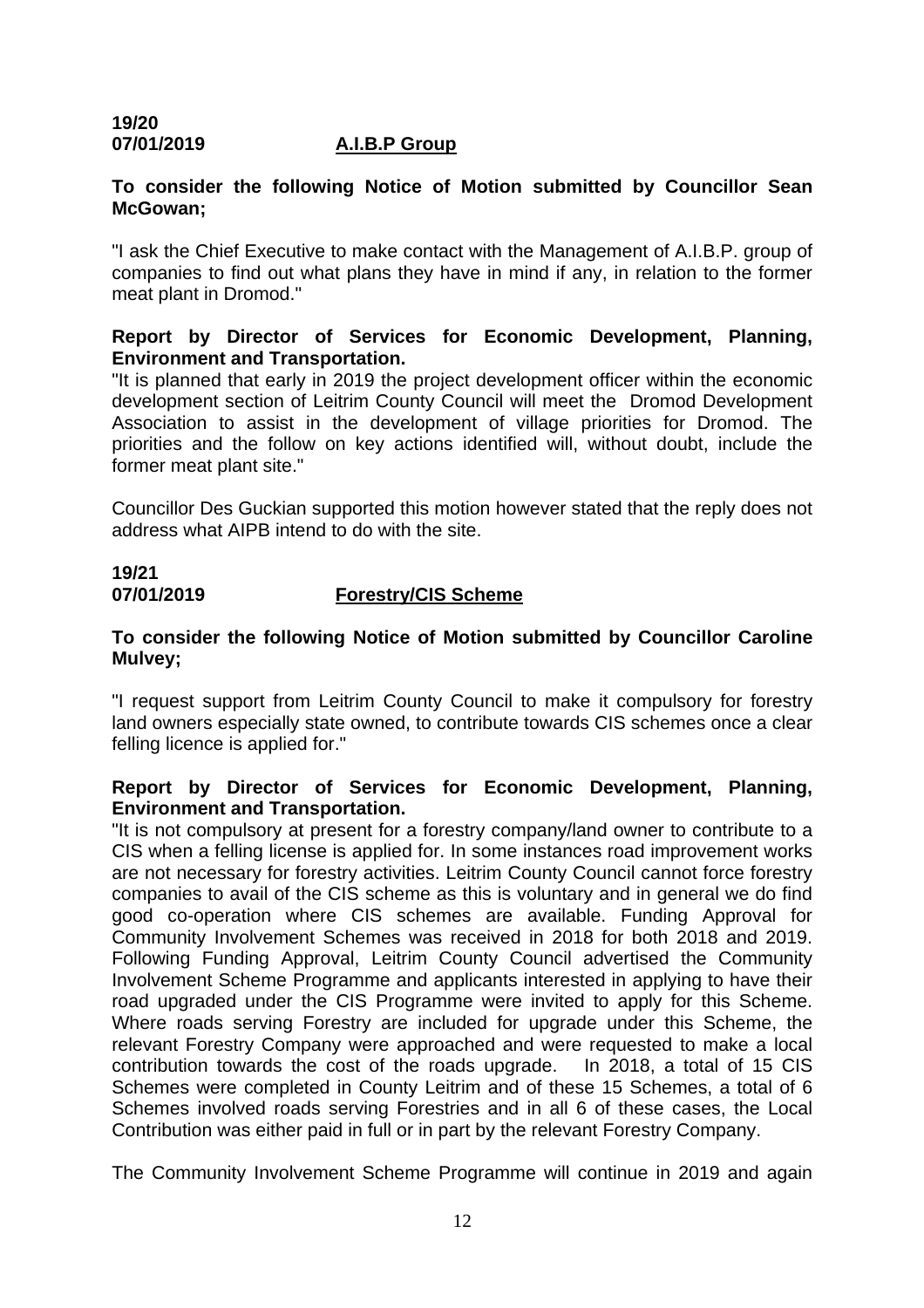where Forestry Roads are involved, the required Local Contribution will be sought from the Forestry Company."

# **19/22 07/01/2019 Telesis Property Marking Machine**

#### **To consider the following Notice of Motion submitted by Councillor Finola Armstrong-McGuire;**

"A Telesis Property Marking Machine was demonstrated to the JPC in early December. What is the position with our County borrowing this machine? Or have the Finance department sanctioned the purchase of one for the county?"

#### **Report by Director of Services, Housing and Community, Corporate Services, Cultural and Emergency Services**

"The Council are in discussions with Sligo County Council with a view to borrowing the machine. As discussed at the JPC meeting in the event that this cannot be facilitated the option of purchase will be examined."

All members welcomed this update.

# **19/23 07/01/2019 Long Term Illness Scheme**

#### **To consider the following Notice of Motion submitted by Councillor Gerry Dolan;**

"I ask Leitrim County Council to call on the Minister for Health to include cancer and epilepsy patients to be included on the long-term illness scheme."

#### **Proposed by Councillor Gerry Dolan seconded by Councillor Felim Gurn AND UNANIMOUSLY RESOLVED:**

"That Leitrim County Council to call on the Minister for Health to include cancer and epilepsy patients to be included on the long-term illness scheme."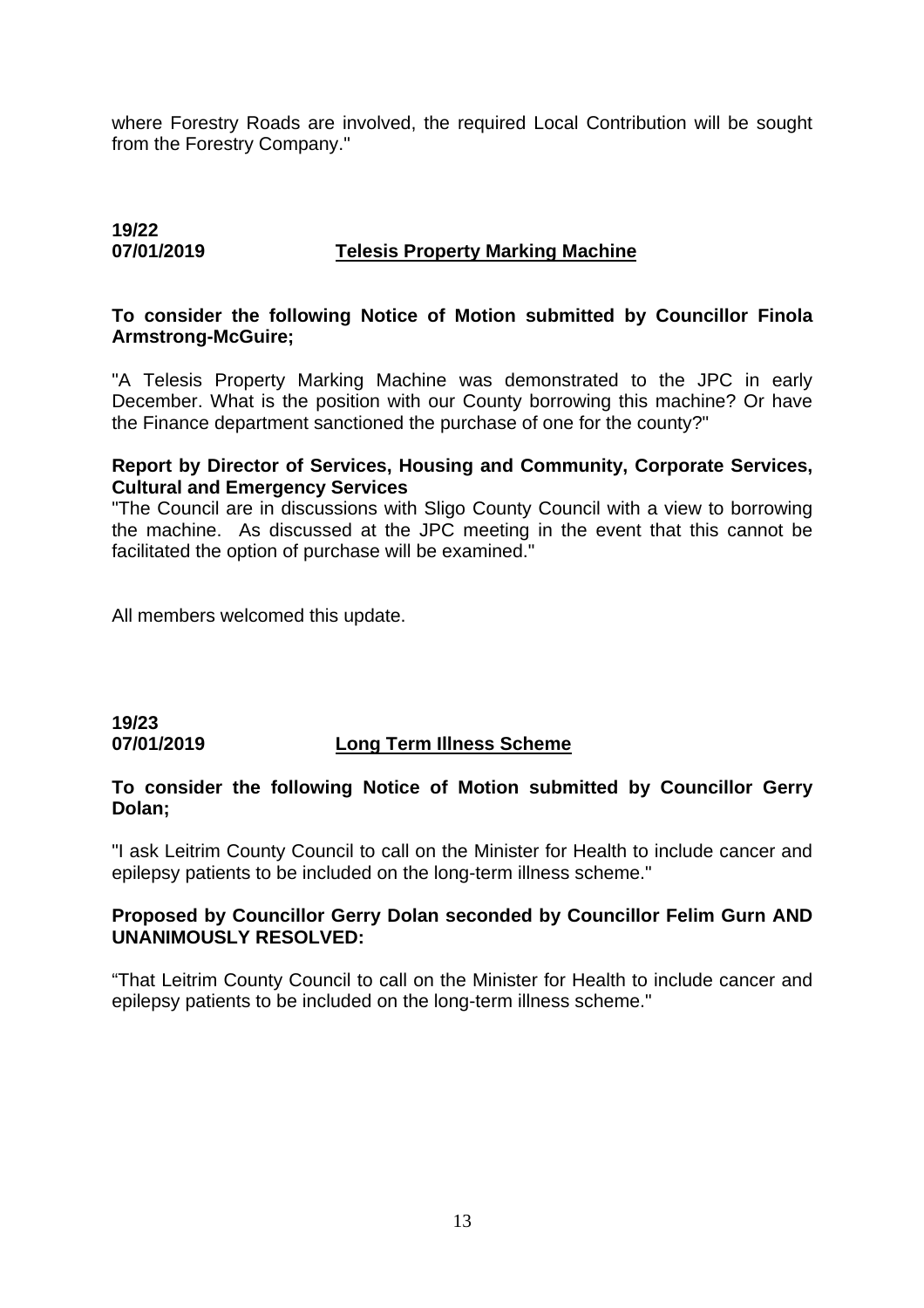# **19/24 07/01/2019 Signage Sean Mac Diarmada**

# **To consider the following Notice of Motion submitted by Councillor Felim Gurn;**

"I ask the Executive to look at the possibility of having signage as you enter County Leitrim - Welcome to County Leitrim The Homestead of Sean Mac Diarmada."

### **Report by Director of Services for Economic Development, Planning, Environment and Transportation.**

"The Councils current county boundary signage is consistent with our Tourism Strategy reflecting the broad offering of the County as a tourist destination and there are no plans to amend same."

# **19/25**

# **07/01/2019 Genomics Scheme**

# **To consider the following Notice of Motion submitted by Councillor Paddy O'Rourke;**

"I call on Leitrim County Council to ask Minister Michael Creed TD to conduct a review of the Genomics Scheme in view of the negative impact it has had on the national herd, with a very evident increase in narrow backed cattle of poor confirmation being presented with an attempt to market them as suitable breeding stock. This nonsense has to be stopped."

# **Proposed by Councillor Paddy O'Rourke seconded by Councillor Gerry Dolan AND UNANIMOUSLY RESOLVED:**

"That Leitrim County Council ask Minister Michael Creed TD to conduct a review of the Genomics Scheme in view of the negative impact it has had on the national herd, with a very evident increase in narrow backed cattle of poor confirmation being presented with an attempt to market them as suitable breeding stock. This nonsense has to be stopped".

# **19/26 07/01/2019 Broadband**

# **To consider the following Notice of Motion submitted by Councillor Mary Bohan;**

"I propose that Leitrim County Council call on the Minister for Communications,